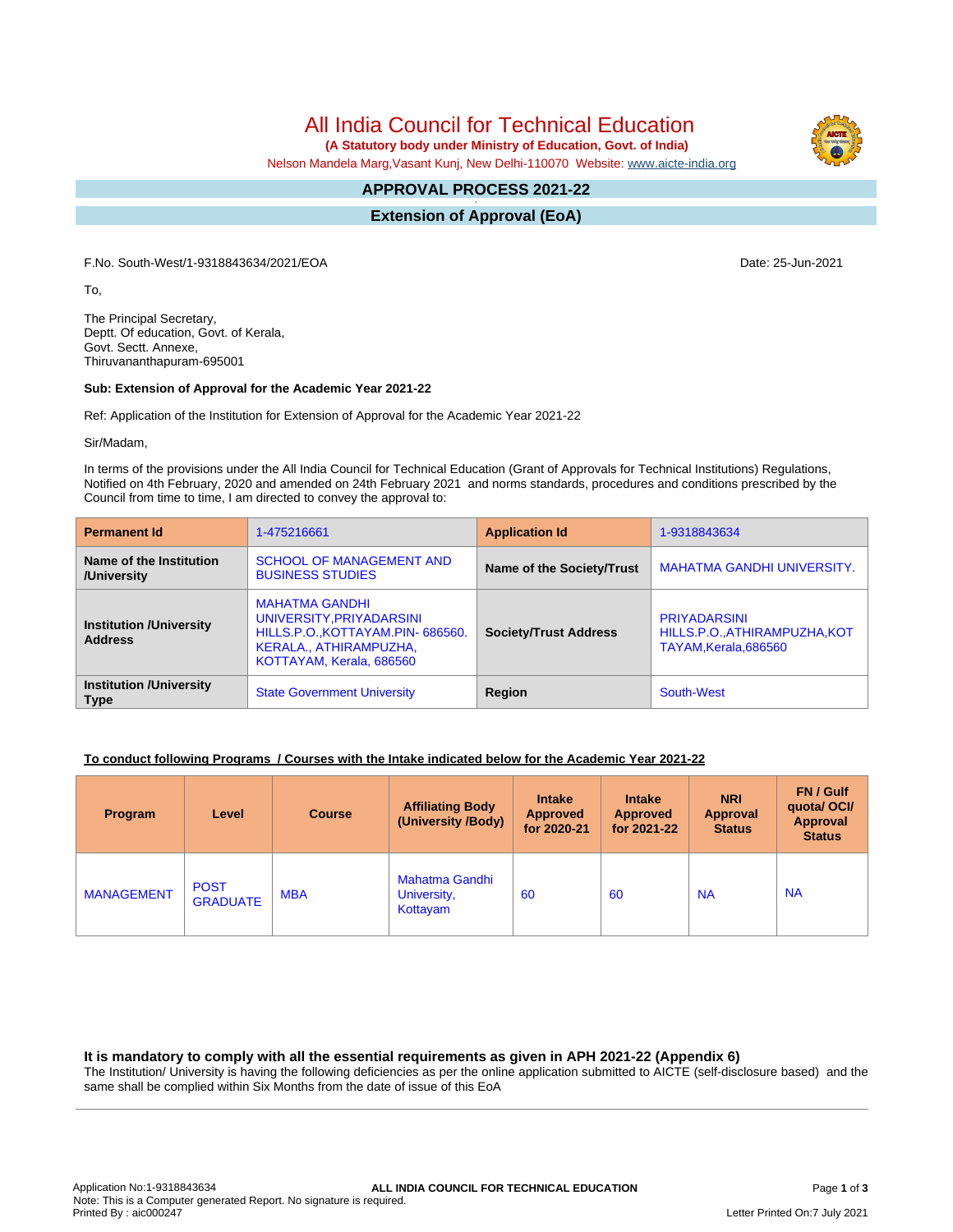# **Deficiencies\* Noted (based on Self Disclosure)**

Faculty Pay as per VI pay commission. **\***Please refer Deficiency Report for details

# **Important Instructions**

- 1. The State Government/ UT/ Directorate of Technical Education/ Directorate of Medical Education shall ensure that 10% of reservation for Economically Weaker Section (EWS) as per the reservation policy for admission, operational from the Academic year 2019-20 is implemented without affecting the reservation percentages of SC/ ST/ OBC/ General. However, this would not be applicable in the case of Minority Institutions referred to the Clause (1) of Article 30 of Constitution of India. Such Institution shall be permitted to increase in annual permitted strength over a maximum period of two years.
- 2. The Institution offering courses earlier in the Regular Shift, First Shift, Second Shift/Part Time now amalgamated as total intake shall have to fulfil all facilities such as Infrastructure, Faculty and other requirements as per the norms specified in the Approval Process Handbook 2021-22 for the Total Approved Intake. Further, the Institutions Deemed to be Universities/ Institutions having Accreditation/ Autonomy status shall have to maintain the Faculty: Student ratio as specified in the Approval Process Handbook.
- 3. Strict compliance of Anti-Ragging Regulation, Establishment of Committee for SC/ ST, Establishment of Internal Complaint Committee (ICC), Establishment of Online Grievance Redressal Mechanism, Barrier Free Built Environment for disabled and elderly persons, Fire and Safety Certificate should be maintained as per the provisions made in Approval Process Handbook and AICTE Regulation notified from time to time.
- 4. In case of any differences in content in this Computer generated Extension of Approval Letter, the content/information as approved by the Executive Council / General Council as available on the record of AICTE shall be final and binding.

**Prof.Rajive Kumar Member Secretary, AICTE**

Copy \*\* to:

- **1. The Director of Technical Education\*\*, Kerala**
- **2**. **The Registrar\*\*,** Mahatma Gandhi University, Kottayam
- **3. The Principal / Director,** SCHOOL OF MANAGEMENT AND BUSINESS STUDIES Mahatma Gandhi University,Priyadarsini Hills.P.O.,Kottayam.Pin- 686560. Kerala., Athirampuzha,Kottayam, Kerala,686560
- **4. The Secretary / Chairman,** PRIYADARSINI HILLS.P.O.

ATHIRAMPUZHA,KOTTAYAM Kerala,686560

**5. The Regional Officer,** All India Council for Technical Education Health Centre Building Bangalore University Campus Bangalore - 560 009, Karnataka

### **6. Guard File(AICTE)**

Note: Validity of the Course details may be verified at <http://www.aicte-india.org/>

\*\* Individual Approval letter copy will not be communicated through Post/Email. However, consolidated list of Approved Institutions(bulk) will be shared through official Email Address to the concerned Authorities mentioned above.